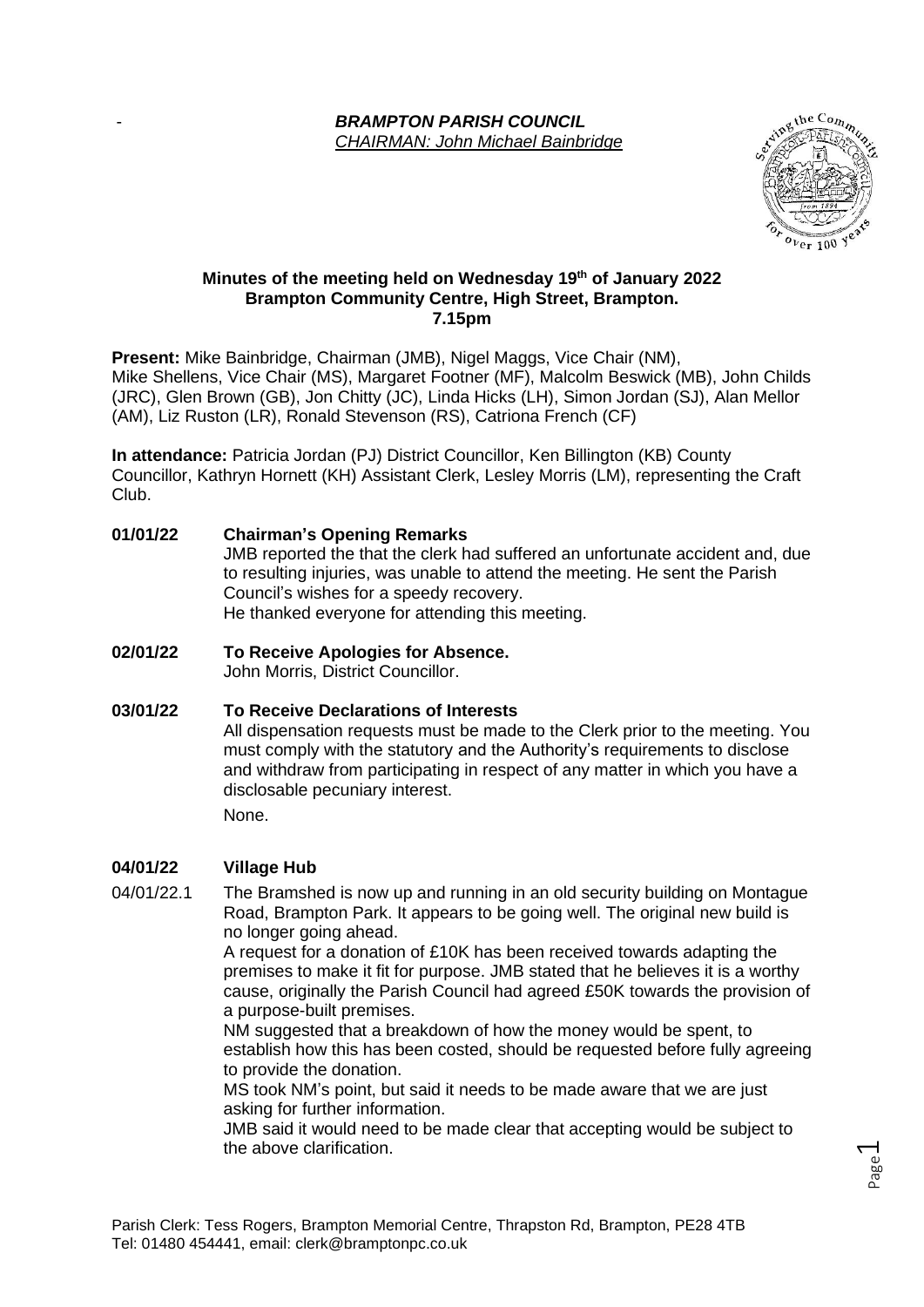JC believed the Men's Shed management team had demonstrated that they had been thorough enough in the funding breakdown and rather than take it through further meetings, if agreed, they should be given the funding in full. JMB put forward two proposals – 1. To provide the Bramshed with the full sum upfront, 2. To request further breakdown and clarification of figures, with the allocation of 50% of the requested funds now and the remainder to be agreed at the next Parish Council meeting.

JC seconded proposal 1, majority were in agreement.04/01/22.2

JC informed that the Thrift Shop, the Bramshed and the Craft Club are now sharing one building on Montague Road, Brampton Park.

A funding request had been received from the Craft for £1,010 to make their area fit for purpose.

JMB asked whether the Craft Club came under the umbrella of the Village Hub?

LM told the Council she had discussed becoming part of the Village Hub in the future with Peter Menczer, but the Hub had already presented their budget for 2022/23 to the Parish Council the so the Craft Club have had to request funding separately.

JMB thanked LM for the information.

JC proposed acceptance of the requested funding, AM seconded, 2 councillors abstained, 10 councillors agreed therefore the proposal was carried.

04/01/22.3 The Village Hub had forwarded a request for £1000.00 toward aiding a further 2 Afghan families to settle in the village.

JC proposed the acceptance of the requested funding, MB seconded, 2 councillors abstained, 10 councillors approved therefore the proposal was carried.

### **05/01/22 Youth Matters & Funding.**

Peter Downes had provided a written report prior to the meeting for which JMB thanked him.

05/01/22.1 Police Constable, Jess Bianchi, had contacted the Parish Council regarding youths smoking cannabis on the playing fields, of which the Parish Council is already aware. JMB will again raise this at the regular monthly meeting with the Neighbourhood Sergeant, Dominic Carminati when discussing, as usual, anti-social behavior in the village.

> PC Bianchi suggested things the council might consider as deterrents, but JMB said this was a bit of a minefield, and there is nothing we currently want to enforce. However, it's encouraging to hear that the police are doing all they can.

JRC asked that those attending the meeting with Dominic Carminati ask what it is that the police are putting in place, and if they could inform us when they are doing patrols and any results from these.

It was agreed to respond to PC Bianchi to ask what is being put into place to help and how often patrols will occur.

**Action: Clerk**

### **06/01/22 District Council Report**

No report this month, as it's only been about 2 working weeks since the last meeting.

PJ reported that the next Councillor Surgery is on 5<sup>th</sup> March, the last being in January. Councillors were able to resolve all issues raised. PJ will be away for most of February but would be picking up emails intermittently. JMB ask a volunteer to attend the March Councillor Surgery, MB agreed to.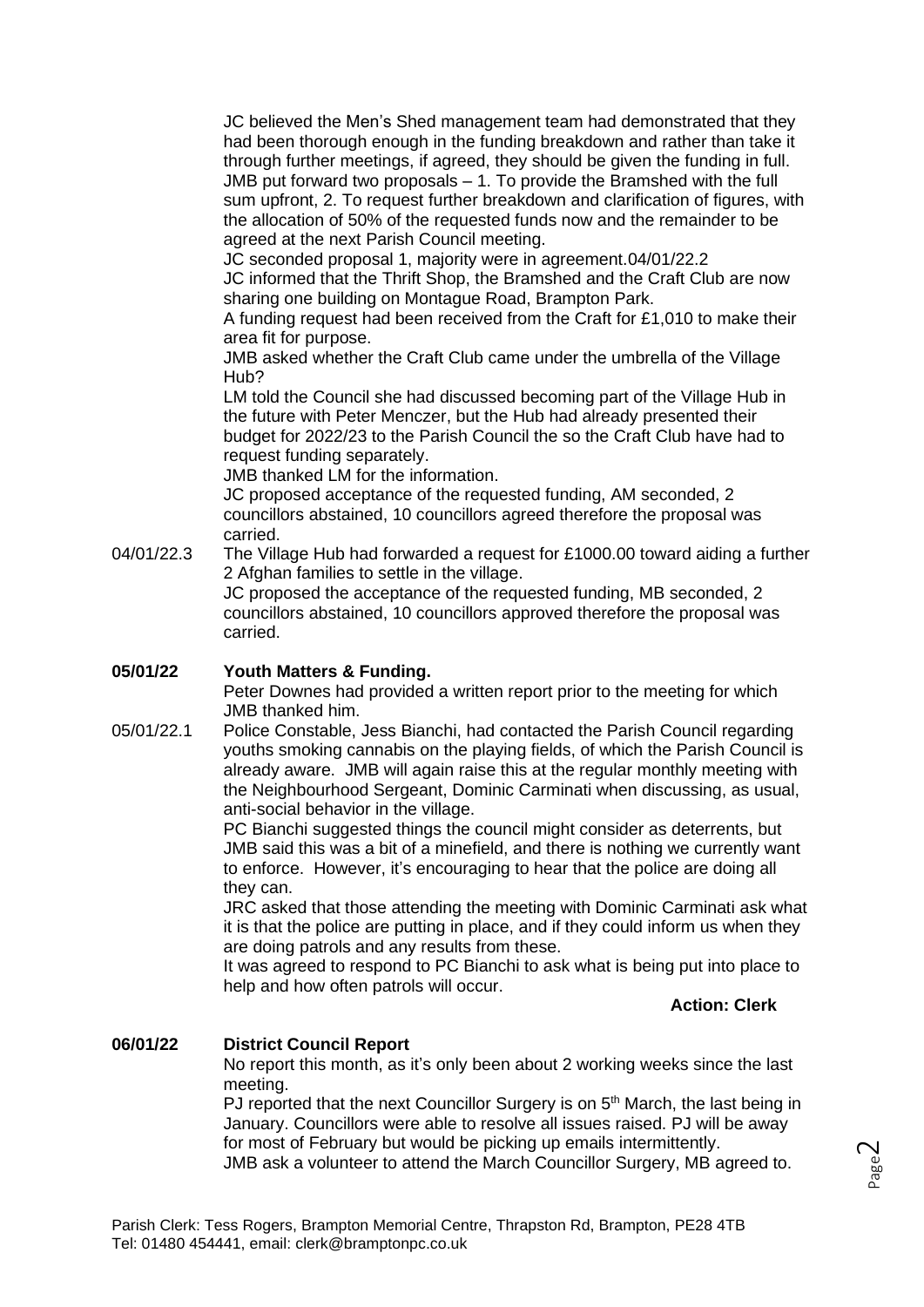NM thanked PJ for getting the cycle paths cleared of leaves, along with the gullies, it's a massive improvement.

### **07/01/22 County Councillor Report.**

No written report was available. However, Ken Billington was present to give a verbal report.

He reported that drains are being cleared which should make a difference, It has been requested that the surface on Miller Way receives attention as it is very uneven. This will be considered at in the Spring, weather permitting.

### **Patricia Jordan left the meeting at 7.50pm**

KB has a meeting with the Police & Crime Commissioner in the near future and will raise the problem of youth smoking cannabis on the playing fields. KB has received complaints from Brampton residents as, due to parking on the pavement, they are unable to get their rubbish bins to the road for collection. He confirmed this had been actioned and rectified. At the next meeting KB will report on the meeting with the Police & Crime Commissioner.

### **Ken Billington left the meeting at 7.55pm**

## **08/01/22 To Approve the Minutes of the Meeting held on the 18th of Nov 2021.** Amendments made by hand:

To those present - Malcom Beswick, should read Malcolm Beswick. John Michael Bainbridge - Minutes should read John Michael Bainbridge. Following which it was resolved to accept the minutes as being a true record of the meeting.

### **09/01/22 To Receive an Update about the Progress of Resolutions from the last Meeting.**

196/12/21.1 150/10/21.2 P Menczer to email John Morris re Afghan families settling into village,<br>Outstanding. **Action: P Menczer** 

196/12/21.2 177/11/21.1 154/10/21.2 A survey regarding youth activities is to be carried out at local schools.

- Complete. **Action: P. Downes** 196/12/21.3 177/11/21.2 155/10/21.4 the refuge crossing point at Saracen Gardens is too small, those that put it in did it incorrectly. The Parish Council will write to the County Council. JMB said the refuge point was the correct size when designed. The clerk will draft a letter to the County Council. Outstanding. **Action: Clerk**
- 196/12/21.4 177/11/21.3 Ken Billington to chase up the County council carrying out a safety audit of the access point leading from Belle Isle to West End. Outstanding, JMB will contact Mr Billington regarding the results of any action taken so far. Outstanding. **Action: JMB**
- 196/12/21.5 177/11/21.3, 158/10/21.2, 135/09/21.1 NM to engage with the Belle Isle Residents Association re the access point leading from Belle Isle to West End. This is proving dangerous and should, perhaps, be closed NM to attend the Belle Isle residents AGM on the 24th of January 2022. Outstanding. **Action: NM**
- 196/12/21.6 177/11/21.4, 158/10/21.3 138/09/21.5 Hidden milestone, action still required. To be returned to the next Greens & Footpaths meeting,  $7<sup>th</sup>$  February 2022 for further discussion. Outstanding. **Action: G & F**
- 196/12/21.7 177/11/21.5 136/09/21.1 JMB to liaise with Laura Hampshire at HE re outstanding issues relating to new bridleways and footpaths. Outstanding.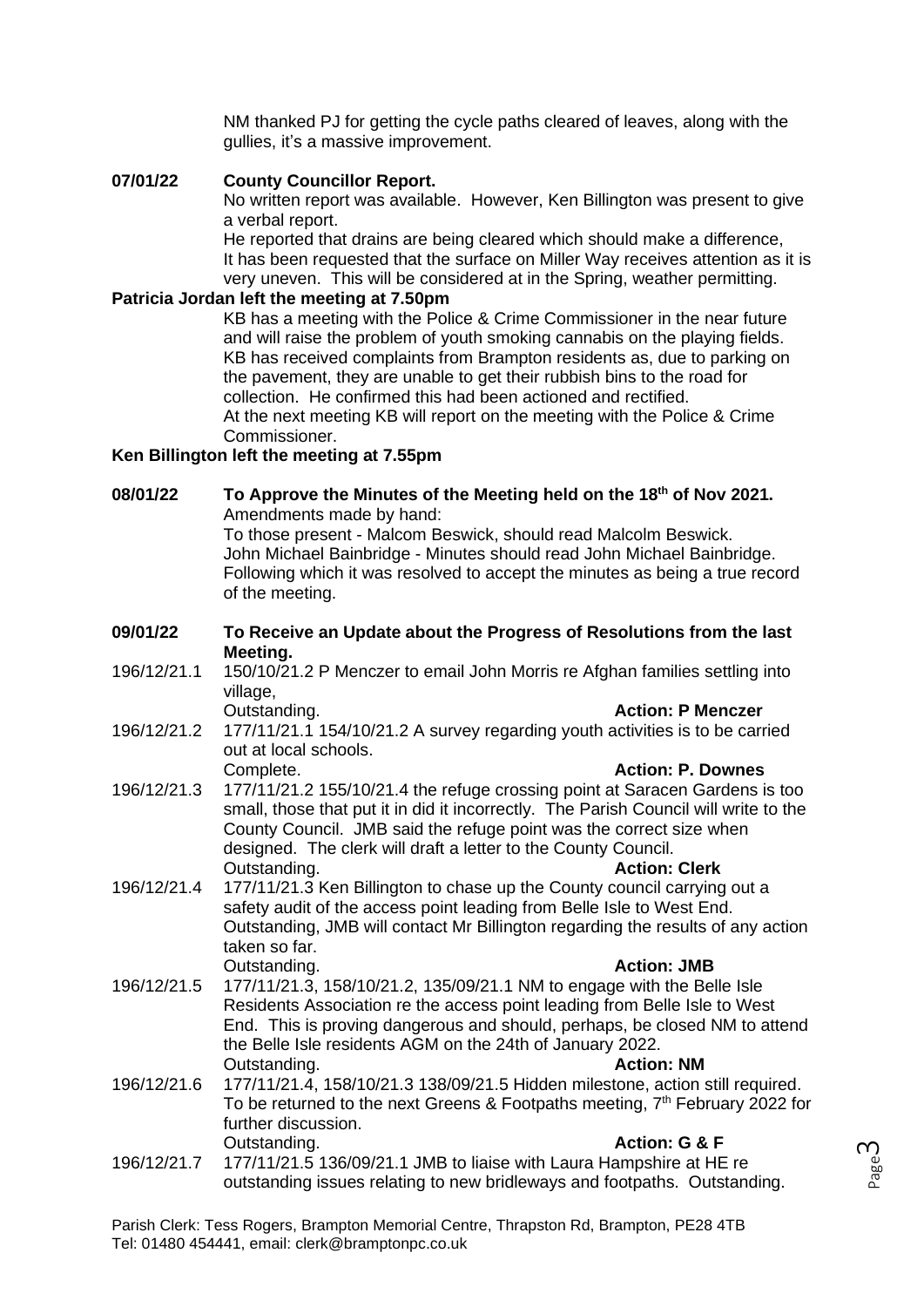### Outstanding. **Action: JMB**

- 196/12/21.8 177/11/21.6, 138/09/21.1 JMB to write to Highways England regarding the unfinished footpath from West End to the A14. Outstanding. Outstanding. **Action: JMB**
- 196/12/21.9 177/11/21.7, 159/10/21.2.2 Street lights at Kyle Crescent not working. JMB to deal once he receives the job number given by Amey. Has phoned on several occasions but has received no response. Will continue to attempt contact. Complete.
- 196/12/21.10 178/11/21.1 JC will provide a specification for a ceiling mounted projector blue toothed enabled. JC reported prices range from £69.00 to £600.00. JRC will provide JC with the specification of the projector to be installed into the Lady Olivia Centre. JC will seek costings based on this. Complete – in minutes of the January Finance Meeting
- 196/12/21.11 179/11/21.5.2 A brief discussion was held regarding the lighting of the beacon at the Lady Olivia Centre and for how long it would be lit. A question was asked as to whether the land upon which the beacon stood would be owned by the Parish Council at the time of the celebrations. GB and MS will lobby the District Council regarding this using the Jubilee Celebrations as a lever. MS to follow up. Outstanding. **Action: GB/MS**

Page 4

- 196/12/21.13 NM reported that he had cycled past the old officer's mess in the dark and there are no streetlights. The clerk said that she had spoken to Campbell Buchanan on the matter and was told there are no plans to install lighting. However, it was agreed to write to Campbell Buchanan and will liaise with MS before doing so. Campbell Buchanan sold street to another company; MS will chase up with new company.<br>Outstanding. **Action: Clerk/MS**
- 198/12/21.3 Clerk to advise residents of 32 Buckden Road that the land in question is to be valued. Residents informed and is due to be valued. Complete.
- 198/12/21.4 MB, NM & JRC to discuss the fencing along the boundary of Garner Close Complete – MB & NM met to look over boundary. Current hedge is dead and needs completely removing. After speaking to Garner Close residents MB reported that they are requesting a boundary fence that will provide privacy & security. MB has received quotes for fencing, which will be considered by the finance committee and any recommendations will be considered at the next PC meeting. Works need to commence as soon as possible due to restrictions imposed by the nesting season. MB proposed to remove the existing dead hedgerow along the western

boundary of the Memorial Playing Fields prior to nesting season. NM seconded, and all agreed.

- 198/12/21.5 Clerk to check legislation ref the draft CCTV policy Outstanding. **Action: Clerk** 198/12/21.6 Clerk to draft a Freedom of Information Act policy
- Outstanding. **Action: Clerk** 198/12/21.7 AM to instruct solicitors to re commence the necessary work to take the project forward. Complete.
- 199/12/21 Asst Clerk to gain clarification re application number 17/02676/TREE Complete. It was asked that dates for completion be kept and added to, rather than removing, to see a trail of how long things are taking to be completed.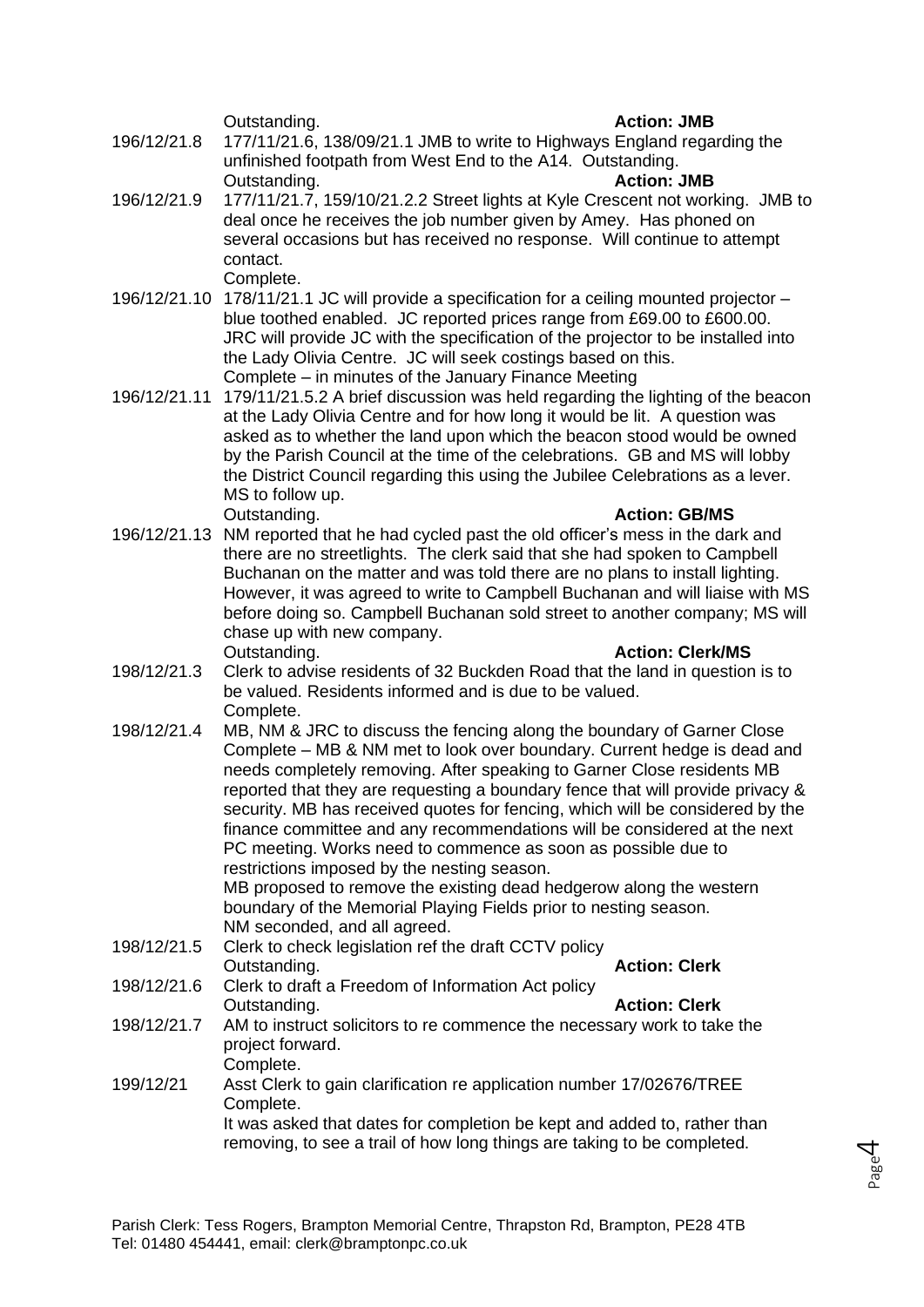### **10/01/22 To receive and consider recommendations from the following committee meetings**

### 10/01/22.1 Finance held on the 12<sup>th</sup> of January. AM drew attention to item 5, the improvement needed to footpath 24 leading into Hinchingbrooke Park. It was agreed in principle that the Parish Council would offer £10k towards the works. James Stringer, footpaths officer at the County Council, would also be putting money forward for the works. Item 9, the £65 outstanding invoice was accepted to be written off. Item 12, a ceiling mounted projector for the Community Room at the Memorial Centre quote was put forward by JC and accepted. MS asked whether we would need to advise our insurers, JMB said that we would. JC proposed acceptance, NM seconded and all agreed.

## **11/01/22 Parish Council Matters**

- 11/01/22.1 A suggestion was put forward that a working party be formed to plan celebrations for the Queen's Platinum Jubilee. MB & JC agreed to form the party. JMB said an advert had been placed in the Brampton Magazine for a piper to play at the lighting of the beacon ceremony. MB said The Black Bull were having a piper next week and he would enquire of their availability. **Action: MB**
- 11/01/22.2 Land valuation is with Brown & Co who will be organizing to come and value.
- 11/01/22.3 To adopt the Freedom of Information policy AM proposed adoption of the policy, NM seconded and all agreed.
- 11/01/22.4 To adopt the Abusive, Unreasonable and Vexatious Complaints policy AM proposed adoption of the policy, JC seconded, 1 councillor abstained, 10 councillors agreed therefore the proposal was carried.
- 10/01/22.5 Ton consider the Parish Council's ongoing policy regarding the making of donations to reputable charities.

JMB advised that the Council used to donate to larger organisations, such as Citizen's Advice, but in more recent years to local, Brampton-based charities. JRC raised personal feeling that it's odd for councillors to choose where public money is spent.

JMB advised that councillors were elected to be in this position.

JRC said that councillors are elected to look after facilies etc but perhaps not to decide how public money is spent. Should the council not split money equally between any chosen charities?

It was proposed that the council proceed as they have been, donating to local and Brampton-based charities. AM proposed, MF seconded, 1 councillor was against, 1 abstained, with remaining 10 councillors agreeing.

### **12/01/22 Planning – Monthly Report**

Circulated prior to the meeting. NM led the meeting through the report page by page. It was agreed to remove applications that have now been removed, refused, or withdrawn, as well as agreed. No further questions. MB proposed acceptance, JC seconded this, all agreed.

## **13/01/22 Parish Communications**

- 13/01/22.1 Brampton Magazine
- 13/01/22.2 Facebook Page
- 13/01/22.3 Website

All the above are working well with nothing in particular to report.

## **14/01/22 Representatives Reports**

None received.